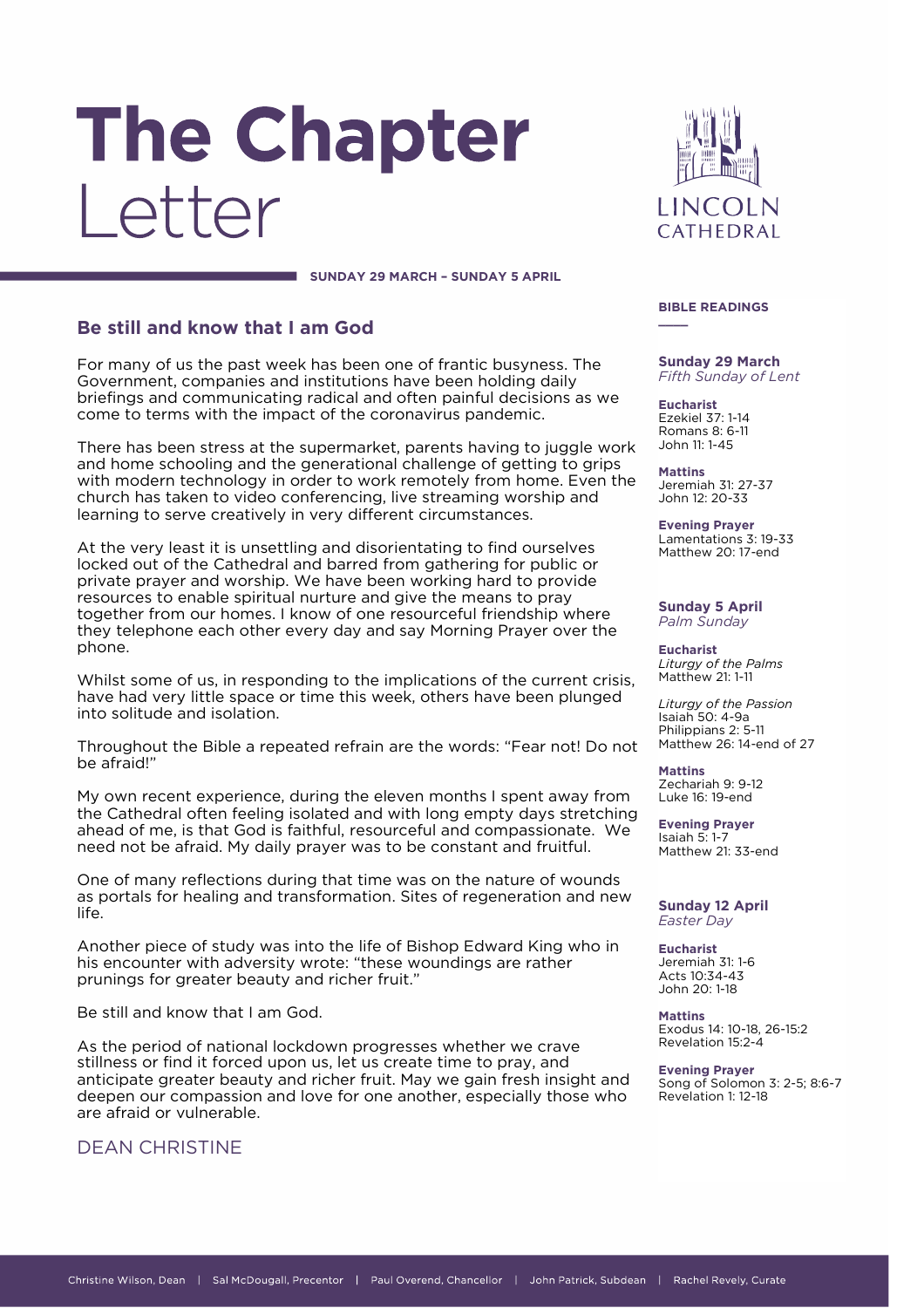# **The Chapter Letter**

**\_\_\_\_**

**\_\_\_\_**

During these unusual times, we have decided to bring you the Chapter Letter weekly so that we can keep in touch with news from the Cathedral and community, share resources for home worship and information which we hope you will find useful while we cannot welcome you into the Cathedral.

If there is anything that you think should be included in the Chapter Letter, please email Michelle Andrews on [communications@lincolncathedral.com](mailto:communications@lincolncathedral.com)

Also, if you know of anyone that does not have access to the internet, but would still like to receive the Chapter Letter, please let Michelle know and she will endeavour to print and post a copy to them.

## **From the Subdean:**

The Miracle of the Feeding of the 5000 is a familiar story and I happened to be reading the passage from St. Mark's Gospel (Mark 6.30-32) in my private prayers this last week.

St. Mark describes the location of the miracle as a "deserted place" and yet within the narrative he also includes the detail that Jesus asks the multitude to sit down on the "green grass". It's a small point but not one to write off. For centuries the Jewish people had seen the fulfilment of God's purposes for the world, as a time when the deserts of the world would become fruitful places; the wilderness of the world would become once more a Garden of Eden. For example, Isaiah wrote, *He will make her wilderness like Eden; her desert like the garden of the Lord.*

In St. Mark's story the presence of Jesus transforms the wilderness into a garden, the desert has become a fruitful place. Lost in the desert, in the wilderness, of this world's sin, its complexities, its confusions, its anxieties and tragedies, they came seeking help from the one who walked with God, who taught with authority, who loved with generosity. In his presence the wilderness of this fallen and broken world became the Garden of God.

Living as we do at this time with the COVID-19 pandemic and the restrictions placed upon us, the world can seem like a desert, a wilderness in need of transformation into a fruitful and bountiful garden.

The Feeding of the 5000 is rightly called a miracle: from very little, much was enjoyed. I suspect that what was also happening is that, by the grace of God, people's hearts were opened to share what they had with their neighbour and to help those less fortunate than themselves.

At this time similar acts of kindness enable the wilderness to bring forth life, and we have seen that by the number of people who have volunteered to assist the NHS and other relief organisations at this time. Pastorally we can all do our bit by having a telephone conversation with someone we know to be alone; helping a neighbour; providing food for those who would otherwise go without; and other acts of kindness and generosity.

Pastorally at the Cathedral many I know are helping their neighbours by such acts of kindheartedness; and John Campbell (Dean's Verger) and I, along with others, are actively contacting members of the community by telephone and assisting those with particular needs. Please do contact either one of and we shall try our best to help wherever possible. I shall update you on a regular basis about other pastoral support being offered at this time.

May God bless you and may you find a little green grass amidst the wilderness,

## JOHN PATRICK, SUBDEAN

John Patrick (07956) 566101 subdean@lincolncathedral.com John Campbell (07733) 276335 deansverger@lincolncathedral.com